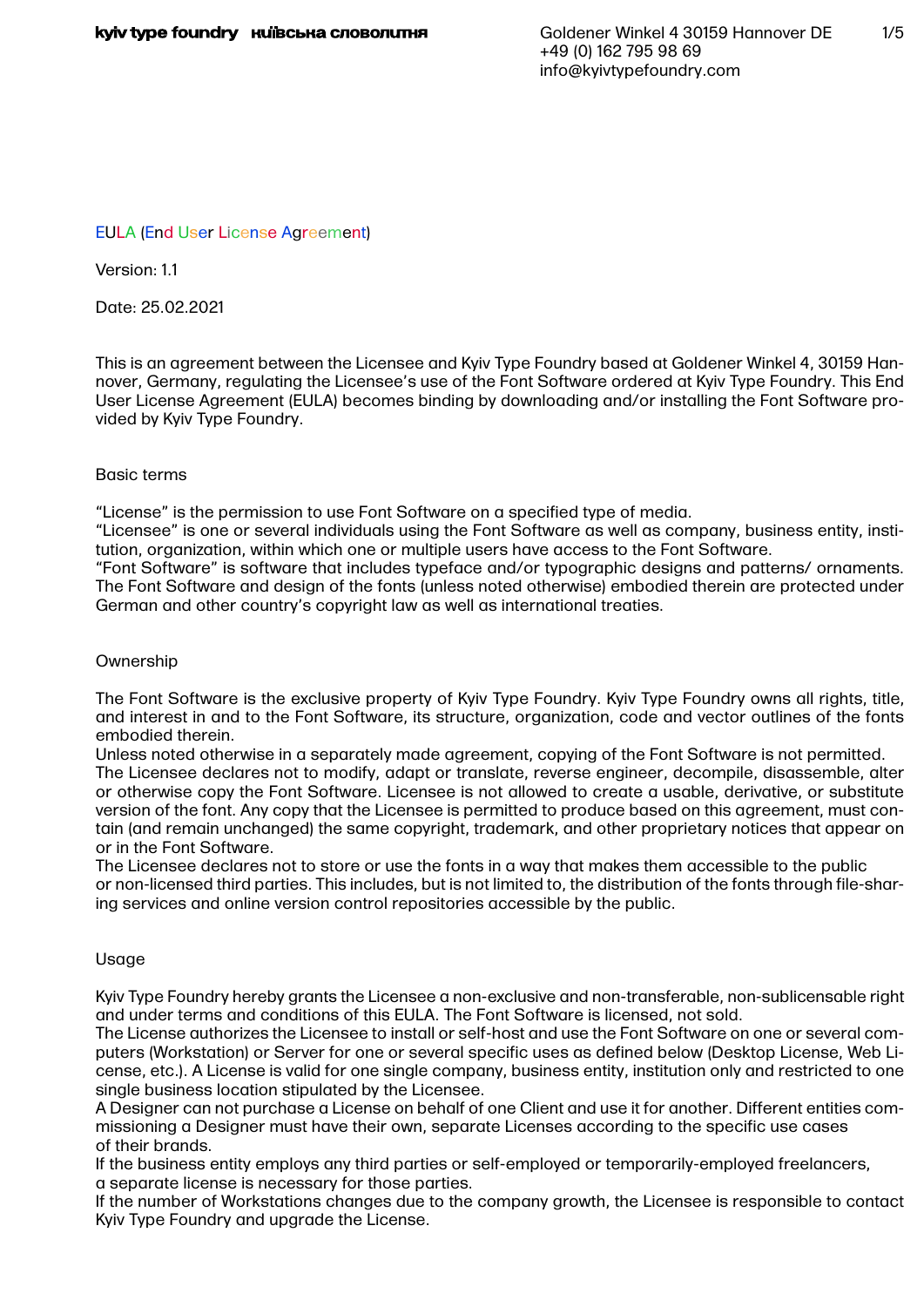If the licensed company closes down or merges with other business entities, the License and the Font Software cannot be transferred. If the Licensee purchases an "Unlimited License," the Licensee won't have to ever upgrade the License.

## Desktop License

Desktop License grants an installation of the Font Software on one or more Workstation(s). Desktop fonts are distributed in .otf format and are optimized to create non-dynamic documents using text set in the fonts for viewing and printing. Examples include but are not limited to books and other printed publications, posters, logotypes and wordmarks, visual identities, point of sale, street signs, billboards, packaging, merchandising articles, corporate print and digital documents (non-editable), corporate clothing, furniture, vehicles, retail labeling, tickets and other types of graphic art using fonts whether rasterized or vector, displayed on the surface or statically on the computer and other device displays.

The Licensee has to thoroughly count all the workstations where the fonts have to be installed and faithfully provide this information to Kyiv Type Foundry either at the checkout or by request. It is neither allowed to use Desktop fonts on the web nor generate Webfonts from Desktop Fonts. The Licensee can make security copies of the Font as long as they remain inaccessible to external parties.

## Web License

Web License grants the use of the webfonts, optimized for dynamic rendering on the web. Examples include but are not limited to websites, online platforms, online advertising (i.e. HTML5 ads), email newsletters, etc. Webfonts are distributed in .woff and .woff2 formats. Web Licence is bound to a specific domain (URL) and must be specified at the checkout. The license is granted with no dependence on page views. A web license includes an additional domain for development purposes. The Licensee is allowed to selfhost the provided webfonts on all registered domains and their sub-domains, and include them via the @fontface feature. The CSSfile which refers to the webfonts must quote Kyiv Type Foundry original font names.

# App/ Software/ ePub License

Desktop License grants use of the Font Software in native/ web/ hybrid apps, other software, content management systems, eBooks, eMagazines or any digital periodicals, brochures, catalogs, etc., to be read online or offline, on computers, smartphones, ereaders, tablets, entertainment systems, game consoles, instruments, or any other electronic device.

The Licence has to be requested by email. This Licence is bound to a specific app/ publication/ software and must be specified in the request including a detailed purpose and audience/ user description.

### Social Media and Streaming Video

This License grants use of the Font Software within static, animated images and streaming video (static or animated typography) published on social media channels and website domains. It grants the use of Font Software as parts of design assets created for social media channels such as Instagram, Snapchat, Facebook, and YouTube and has to be requested by email.

### Broadcasting Licence

This License grants use of the Font Software in visual- or audiovisual productions in:

- –television (such as advertising campaigns, channel branding, etc)
- –in cinema (movies, trailers, cinema ads, etc.)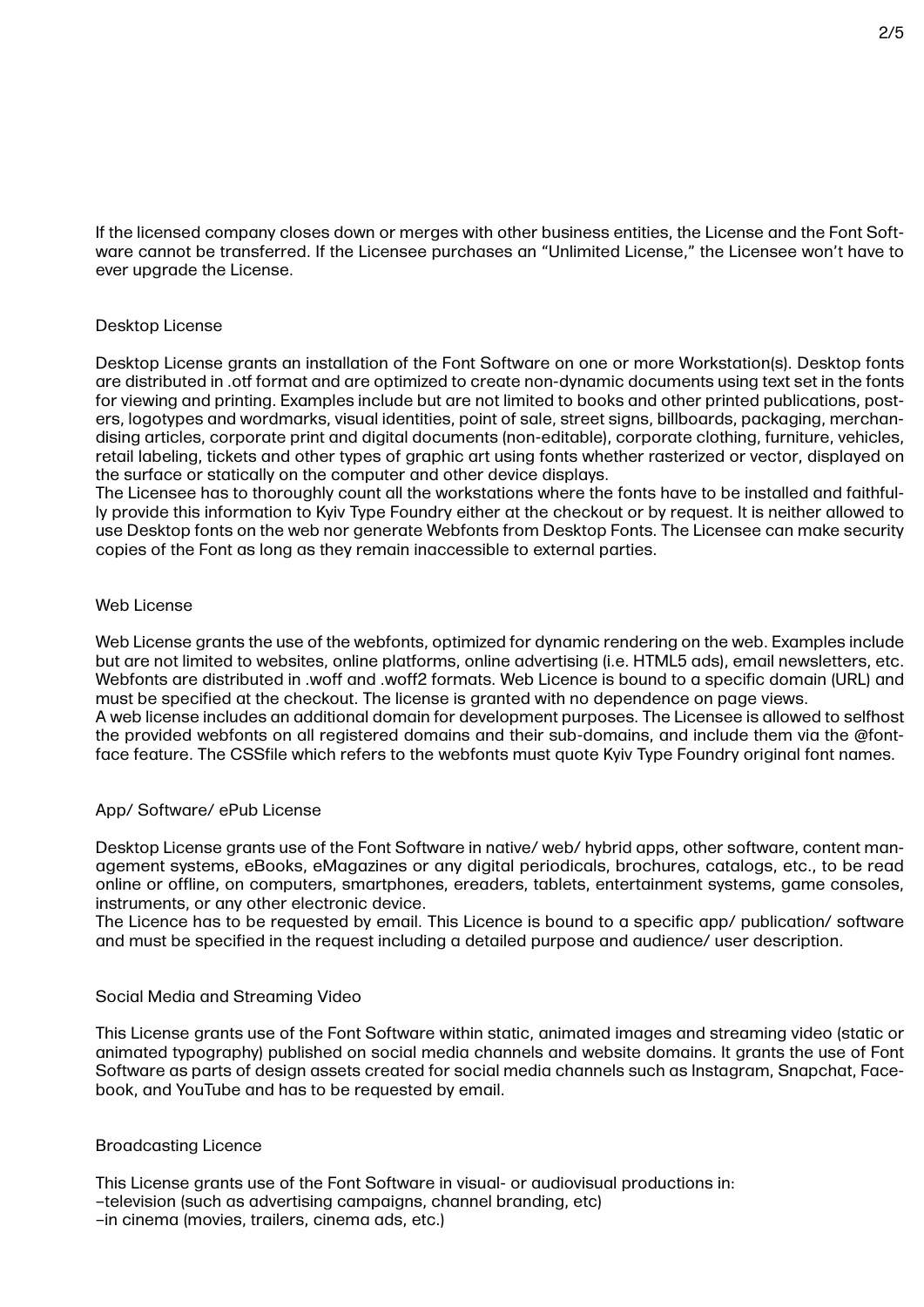–online media (for instance streaming services Netflix, Amazon, HBO, SKY) excluding social media (see Social Media and Streaming Video Licence), and in video productions stored on static media (DVD, BlueRay, etc). A broadcasting/streaming license and the Font(s) cannot be transferred.

This Licence is bound to a specific use case and must be specified in the email request including a detailed description of a broadcasted content as well as 'number of campaigns', 'number of titles', 'geographic territory of the broadcasted content', 'content duration', 'campaign duration', 'content viewers/ targeted audience volume' description. In the case of subsequent altering of before mentioned parameters, the license has to be updated.

# Trial License

Kyiv Type Foundry grants individual users or companies a Trial License for the sole purpose of evaluating the Font Software in the context of their work. A Trial Licence entitles users to test the Font Software for both Desktop and Web/other use, and to create test documents, test visuals, or test web pages to examine the Font Software's aesthetic properties, or for its presentation to clients or other interested parties. Any further internal, external, or public use is strictly prohibited, especially the creation and dissemination of visuals of any kind, as is any use for purposes other than testing, evaluation, and presentation of the Font Software or its application in prospective use.

Test font files are protected by the same EULA as their commercial Font Software counterpart, and may not be redistributed nor made available to anyone by Licensee. Use of the Font Software or the data contained within the test font files also excludes modifying, reassembling, renaming, storing on publicly available servers, redistributing, and selling.

# Use in Political Campaigns

The Font Software shall not be used to create and publish any form of a political campaign, nor any other public use by political parties, political organizations, think tanks, lobbying institutions, action committees, etc. (including branding and/or corporate design purposes for any such organization or entity) without a prior request and written agreement by Kyiv Type Foundry. Kyiv Type Foundry is entitled to refuse any such agreement at its sole discretion and deny any such licensing request with no obligation to explain the refusal. The absence of any reply from Kyiv Type Foundry is equivalent to a refusal of the request. Non-compliance is treated as a serious breach of contract, regardless of it being done against better knowledge, by neglect, or with intent. Kyiv Type Foundry has the right to terminate the license and right

of use, with immediate effect. Kyiv Type Foundry reserves the right to take legal action against any infringer. Legal action may include action for damages, action for an injunction, and criminal proceedings.

# Unlimited License

"Unlimited License" bundles all the before-mentioned Licenses into one package for a one-time fee. The Unlimited Licence has to be requested by email.

# Embedding

Embedding of the font into digital documents (for example PDF files) is permitted only in a secured read-only mode (documents can be viewed and printed but not edited). The Licensee ensures that recipients of the documents cannot extract the font. The Licensee may deliver a temporary copy of the font to a printer or pre-press service for final output if the Licensee ensures that the font is deleted after the job completion. In case of any further text modifications, the printer is required to acquire its License.

This license expressly prohibits the embedding, inclusion, calling, or linking of the font within hardware and software in any form.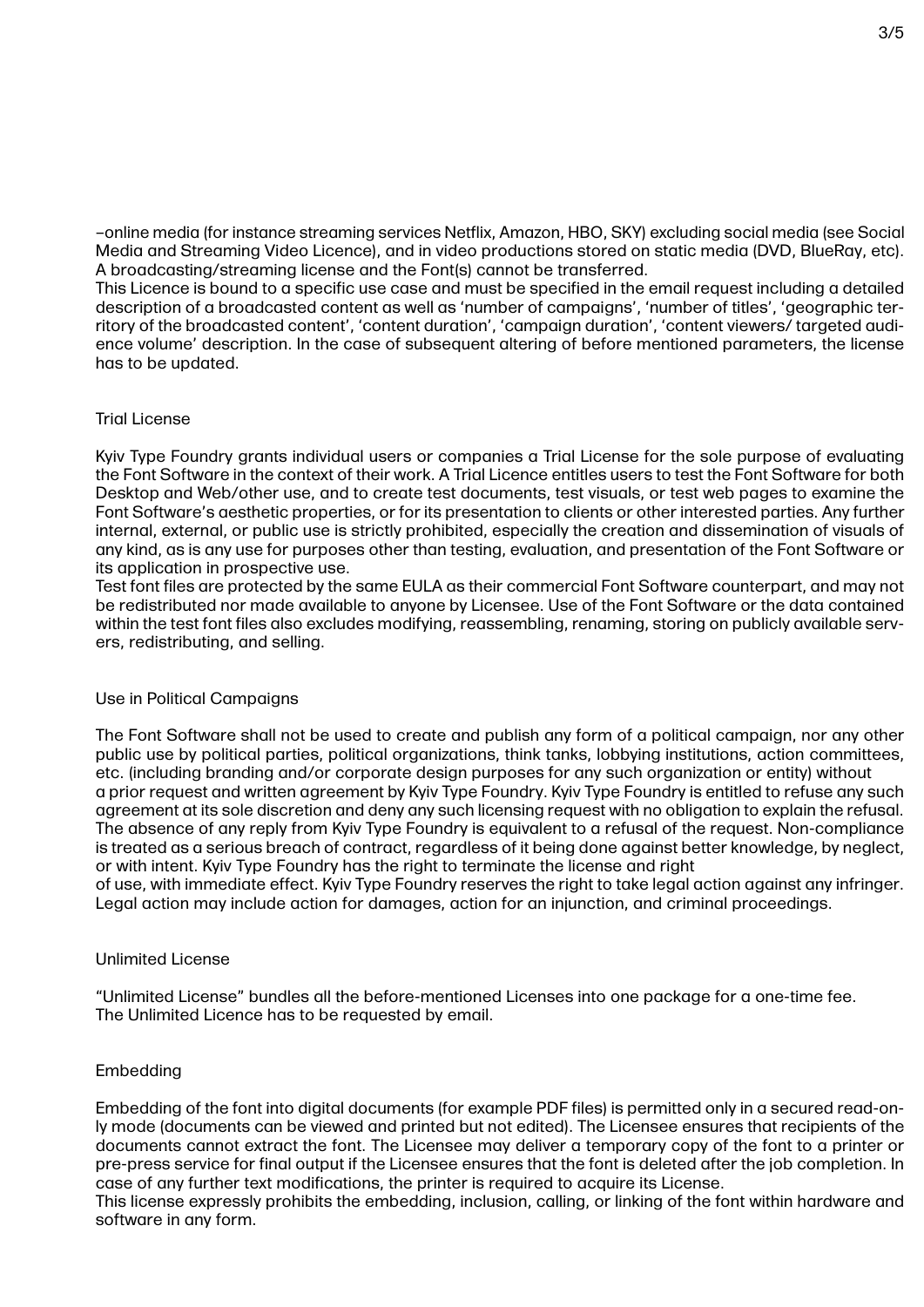### Liability

Use of Kyiv Type Foundry Font Software without valid and/or adequate licensing is illegal. In case of use of the Font Software or of the Licensed Fonts without a valid or adequate License, the infringer shall pay to Kyiv Type Foundry a retroactive license for the illegitimate use. The price of the retroactive license shall be calculated based on the applicable license purchase price, plus an additional surcharge of at least 200%. Kyiv Type Foundry reserves the right to take legal action against any infringer. Legal action may include action for damages, action for an injunction, and criminal proceedings. Depending on the nature of an offense/ violation, and the degree of cooperation in solving the situation with Kyiv Type Foundry, further charges may be added for time spent by Kyiv Type Foundry handling the violation, legal expenses, and to recover damages. Without prejudice of the foregoing, Kyiv Type Foundry reserves its right to claim for any damages, loss, and costs (including attorney's fees and expenses) that Kyiv Type Foundry may incur or suffer concerning any breach of this Agreement and to exercise any other rights and remedies, in the particular appropriation of profits.

Without limiting the foregoing under no circumstances shall Kyiv Type Foundry be liable to you or any other party, whether in contract or tort (including negligence) or otherwise, for any indirect losses, special, consequential, or incidental damages, including lost profits, lost savings, loss of data, or business interruption as a result of the use of or the inability to use the Fonts even if notified in advance of such possibility. Neither is Kyiv Type Foundry liable for any claim against the Licensee by any third party seeking such damages.

### **Warranty**

Software is never completely error-free. The Font Software may therefore contain minor errors which could affect functionality and operation (minor defects). The Font Software may not be returned or exchanged unless defective. Should the Font Software be defective, the Licensee agrees to report the defect to Kyiv Type Foundry within 30 days after purchase. Claims must include receipt and documentation of the defect. Kyiv Type Foundry either provides a Licensee with a working replacement or refunds the fee that the Licensee prepaid for the Software. A full refund is only possible when Font Software defects cannot be resolved by Kyiv Type Foundry. Any refund immediately terminates the Licensee's right to use the Font(s).

Kyiv Type Foundry does not and cannot warrant any performance or results the Licensee may obtain by using the Font Software. Kyiv Type Foundry cannot be held responsible for any damages caused or borne by the end-user and/or third parties resulting from a misuse of the font. Kyiv Type Foundry expressly disclaims all warranties, express and implied, including, but not limited to, the implied warranties of merchantability and fitness for a particular purpose. Kyiv Type Foundry does not warrant that the operation of the font will be unimpeded, uninterrupted, or error-free, or that the font is without defects or operates on all computer operating systems.

### **Termination**

Any breach by Licensee of this agreement shall constitute a termination of this License. Kyiv Type Foundry reserves the right to immediately terminate the EULA while reserving the explicit right to assert any further claims, such as damage compensation. 'Serious Breach' means violations that are of a certain intensity or violations that are not quickly and easily capable of remedy, e.g. in case of abuse of intellectual property or systematic overuse beyond agreements, against better knowledge, by neglect, or with intent.

In case of a 'Minor Breach' being capable of remedy, the Licensee will be advised by Kyiv Type Foundry in writing form (e.g. email) detailing the specificity of the breach. 'Minor breach' means breaches of low intensity which are the result of innocent mistakes and capable of remedy, e.g. minor uses of the Font Software beyond the boundaries of the license parameters set out in the EULA. The parties will (a) revise this agreement to include such use and adjust the usage fee to provide Kyiv Type Foundry a return commensurate with that provided by this agreement, or (b) the Licensee will cease use within 10 (ten) days and pay Kyiv Type Foundry a reasonable fee for the period of the usage. If the minor breach has not been rectified to the complete satisfaction of Lineto GmbH within 10 (ten) days of receipt of such notification, Kyiv Type Foundry